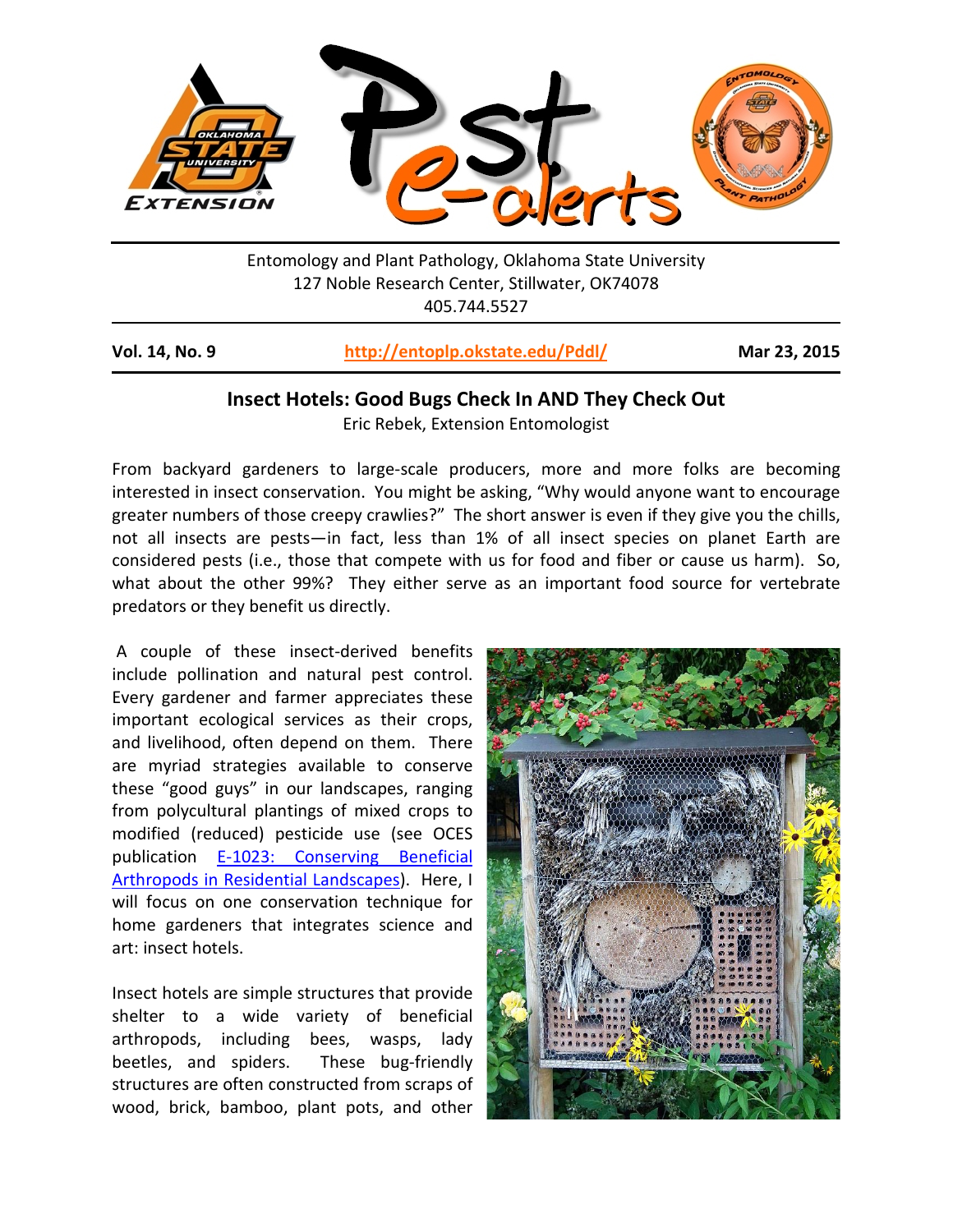leftover landscaping/gardening materials. Gardeners can tap their creative energy and design insect hotels to be aesthetically pleasing and tailored to their landscape. Beneficial arthropods are attracted to insect hotels because they require shelter for nesting or overwintering. Thus, the design of insect hotels should accommodate these requirements.



Native pollinators such as solitary bees and wasps require nesting sites that are often lacking in wellmanicured lawns and landscapes. To attract these beneficials, insect hotels should have lots of nooks and crannies with deep recesses. These nesting sites can be created from stacked bamboo, old pots, masonry, and wood pieces drilled with holes of various diameters. Spiders, lady beetles, and other predators require hiding places and/or overwintering sites, which can be provided by adding straw, fallen leaves, pine cones, and sticks. For lots of design ideas, see the following website: [http://www.inspirationgreen.com/ins](http://www.inspirationgreen.com/insect-habitats.html) [ect-habitats.html.](http://www.inspirationgreen.com/insect-habitats.html) After visiting this site, I'm totally inspired to repurpose lots of old scraps, landscaping

material, and yard waste lying around my garage to construct my own insect hotel this spring!

For more information about conserving native pollinators, including bumble bees, visit the University of Florida's "Native Buzz" project page (see references below). Also, information about specific nesting requirements and do-it-yourself bee boxes can be found by visiting the website of the Xerces Society for Invertebrate Conservation (see references below).

## **References**

Anonymous. Nests for Native Bees. Invertebrate Conservation Fact Sheet. Xerces Society for Invertebrate Conservation.

[http://www.xerces.org/wp-content/uploads/2008/11/nests\\_for\\_native\\_bees\\_fact\\_sheet\\_xerces\\_society.pdf](http://www.xerces.org/wp-content/uploads/2008/11/nests_for_native_bees_fact_sheet_xerces_society.pdf)

Rebek, E.J. and A.M. Berro. E-1023: Conserving Beneficial Arthropods in Residential Landscapes. OCES,<http://pods.dasnr.okstate.edu/docushare/dsweb/Get/Document-7426/E-1023.pdf>

University of Florida. Native Buzz Citizen Science website. Honey Bee Research and Extension Lab. <http://entomology.ifas.ufl.edu/ellis/nativebuzz/default.aspx>

\_\_\_\_\_\_\_\_\_\_\_\_\_\_\_\_\_\_\_\_\_\_\_\_\_\_\_\_\_\_\_\_\_\_\_\_\_\_\_\_\_\_\_\_\_\_\_\_\_\_\_\_\_\_\_\_\_\_\_\_\_\_\_\_\_\_\_\_\_\_\_\_\_\_\_\_\_\_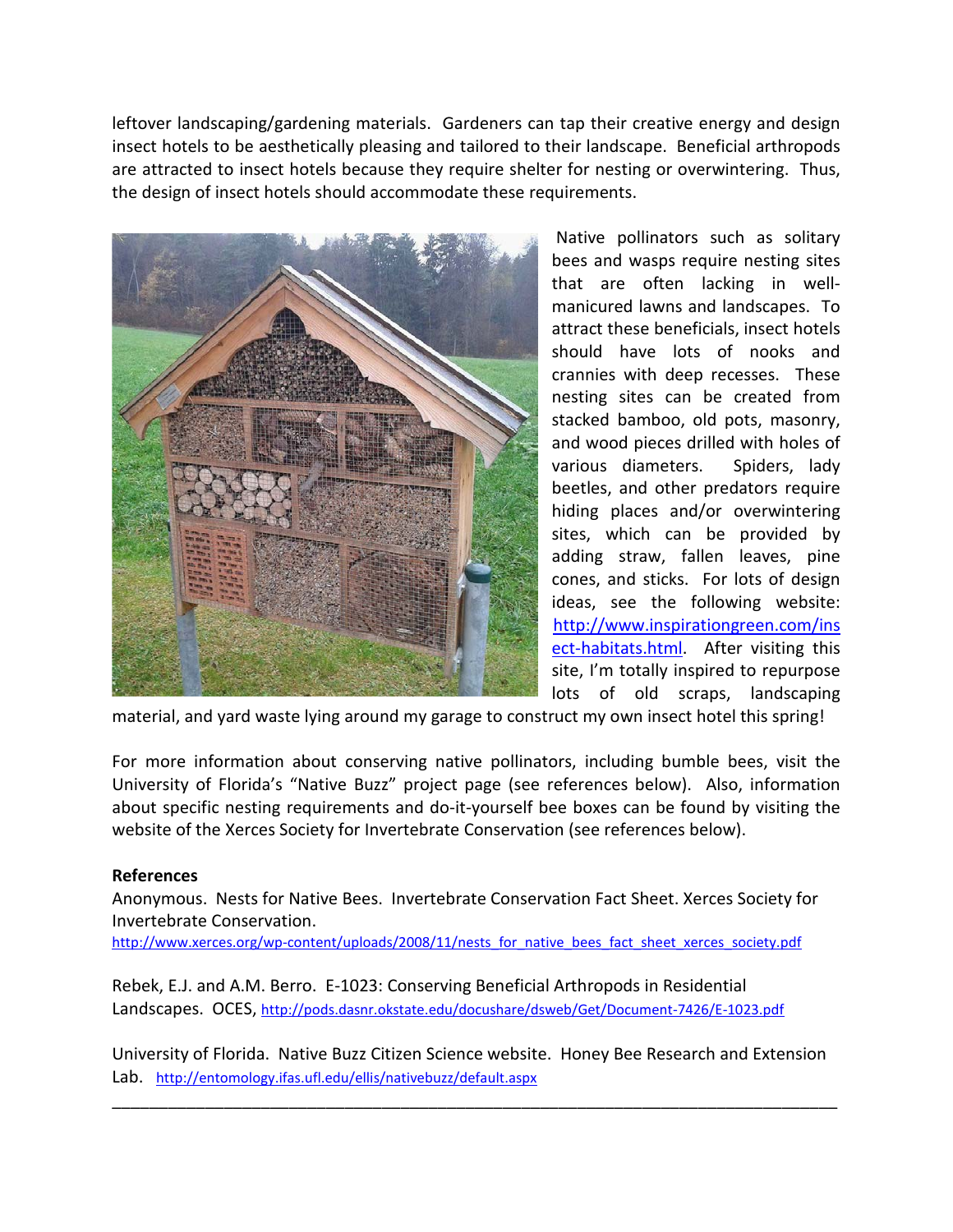## **Alfalfa Weevil Scouting Report**

Kelly Seuhs, Assistant Extension Specialist Phil Mulder, Extension Entomologist and Department Head

Based on scouting reports from across the state, alfalfa weevil larvae are being reported. So far, reports have indicated that larvae are small (mostly 1st and 2nd instars) and are tightly embedded in the terminals of the plants with very limited amounts of feeding being observed. When scouting, keep in mind alfalfa weevil larvae go through 4 instars, with the 3rd and 4th being the most important for feeding. Depending on temperature, it takes about one week for each instar to develop. With the onset of warm weather small larvae will increase in size and begin defoliating plants. In scouting Stillwater area fields, the numbers (50/30stems) have tripled in the last week. While we are at threshold level in our area, continued monitoring of field conditions is essential for determining potential spray dates.



When scouting, sample as much of the field as possible. Levels of infestation may vary in different areas. Avoid edges and sample when foliage is dry so large larvae can be found. In thirty evenly spaced intervals, carefully pick an entire stem (without dislodging any larvae) and place in a two to three gallon container. Stems are selected randomly. Next, beat the 30 stems vigorously against the inside of the container to dislodge medium to large larvae for counting. Small larvae do not pose an immediate threat of damage. The decision to spray is based on numbers of larger larvae

which may cause damage within a few days of sampling. Transfer larvae to a shallow pan for counting and record the numbers. Randomly select 10 stems from the original 30 stems and record the average length to the nearest inch. In large fields (> 40 acres) multiple samples may need to be taken. Decisions for spraying are based on degree days, plant height, and larval numbers. (Spray Decision Information Table can be found in OSU Entomology CR- [7177\)](http://pods.dasnr.okstate.edu/docushare/dsweb/Get/Document-2583/CR-7177web.pdf).